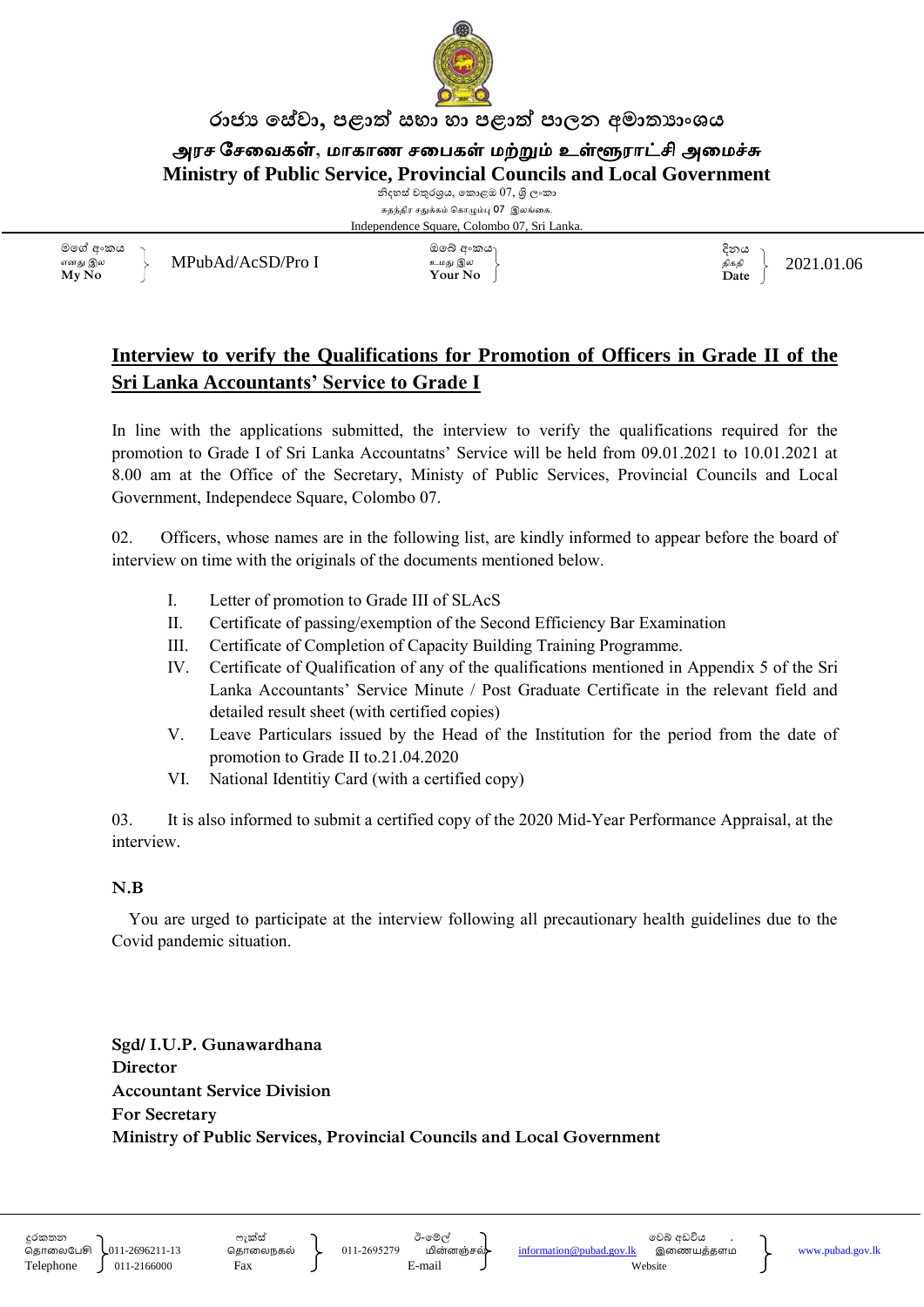| S/No           | File No | Nmae                        | <b>Interview Date</b> | Time (hrs) |
|----------------|---------|-----------------------------|-----------------------|------------|
| $\mathbf{1}$   | 2190    | Mr. S.R. Kumarage           | 09/01/2021            | 08.00      |
| $\overline{2}$ | 2275    | Mr. M.R. Nazeemul Huk       | 09/01/2021            | 08.00      |
| 3              | 2247    | Ms. B.L.T.W. Delika         | 09/01/2021            | 08.00      |
| 4              | 2214    | Ms. R.T.K. Welivitage       | 09/01/2021            | 08.00      |
| 5              | 2739    | Ms. U.R. Thirukumar         | 09/01/2021            | 08.00      |
| 6              | 2740    | Mr. K.L. Fazeel             | 09/01/2021            | 08.00      |
| 7              | 2741    | Mr. K. Rizvi Yazar          | 09/01/2021            | 08.00      |
| 8              | 2398    | Ms. W.L.M.A. Liyanage       | 09/01/2021            | 08.00      |
| 9              | 2399    | Ms. G.M.I.U. Bandara        | 09/01/2021            | 08.00      |
| 10             | 2400    | Ms. W.H.A. Wimalajeewa      | 09/01/2021            | 08.00      |
| 11             | 2404    | Ms. A.L.D. Kumari           | 09/01/2021            | 08.00      |
| 12             | 2405    | Ms. K.A.B.A.D.S. De Ramya   | 09/01/2021            | 08.00      |
| 13             | 2406    | Ms. T.C. Pushpakumari       | 09/01/2021            | 08.00      |
| 14             | 2409    | Mr. D.R. Kennanthudawa      | 09/01/2021            | 08.00      |
| 15             | 2410    | Ms. M.C. Perera             | 09/01/2021            | 08.00      |
| 16             | 2412    | Mr. U.L. Abesuriya          | 09/01/2021            | 08.00      |
| 17             | 2413    | Ms. S.D.P.G.N.P. Jayarathna | 09/01/2021            | 08.00      |
| 18             | 2416    | Ms. G.P. Yamuna Kumari      | 09/01/2021            | 08.00      |
| 19             | 2417    | Mr. A. Kiridaran            | 09/01/2021            | 08.00      |
| 20             | 2419    | Ms. M.D.N.S. Jayarathna     | 09/01/2021            | 08.00      |
| 21             | 2420    | Mr. K.R. Partheepan         | 09/01/2021            | 09.00      |
| 22             | 2428    | Ms. E.D.P. Alwis            | 09/01/2021            | 09.00      |
| 23             | 2429    | Ms. M.K.D. Shiromani        | 09/01/2021            | 09.00      |
| 24             | 2433    | Mr. E.W.G.K. Priyadarshana  | 09/01/2021            | 09.00      |
| 25             | 2440    | Mr. S.A. Thilakarathna      | 09/01/2021            | 09.00      |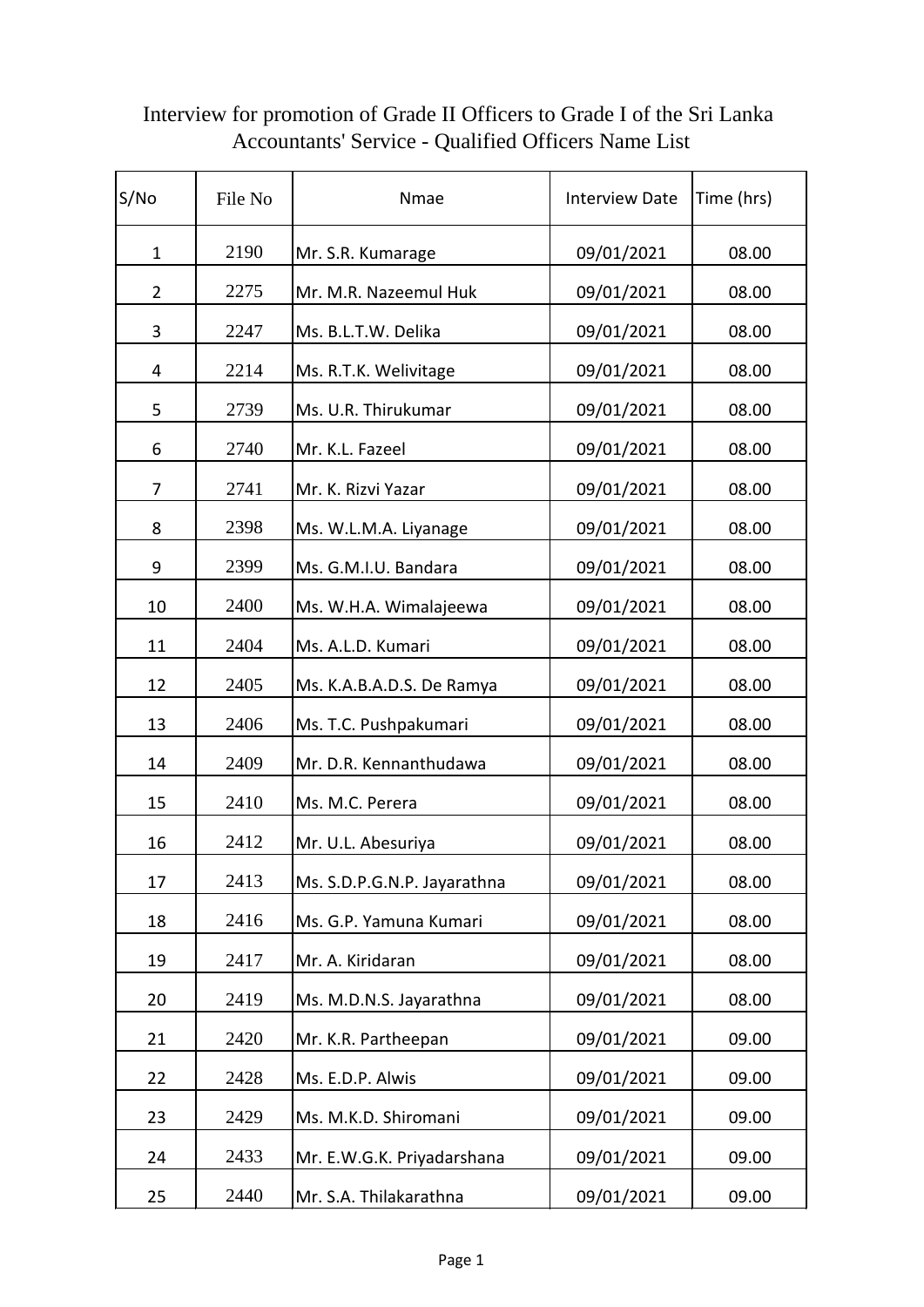| S/No | File No | Nmae                      | <b>Interview Date</b> | Time (hrs) |
|------|---------|---------------------------|-----------------------|------------|
| 26   | 2442    | Mr. S. Kithsiri           | 09/01/2021            | 09.00      |
| 27   | 2443    | Ms. A.B. Paththuwage      | 09/01/2021            | 09.00      |
| 28   | 2444    | Ms. S.N. Jayasinghe       | 09/01/2021            | 09.00      |
| 29   | 2445    | Ms. J.M.P. Siriwardana    | 09/01/2021            | 09.00      |
| 30   | 2446    | Mr. C.P. Lokugalappaththi | 09/01/2021            | 09.00      |
| 31   | 2448    | Ms. K.P.C.G. Kudapelpita  | 09/01/2021            | 10.00      |
| 32   | 2450    | Mr. S.A.N. Samarasinghe   | 09/01/2021            | 10.00      |
| 33   | 2451    | Ms. C.D. Rathnayaka       | 09/01/2021            | 10.00      |
| 34   | 2453    | Mr. J.K.M.U.K. Jayasinghe | 09/01/2021            | 10.00      |
| 35   | 2457    | Mr. K.B. Aberathna        | 09/01/2021            | 10.00      |
| 36   | 2465    | Mr. A.P. Samantha         | 09/01/2021            | 10.00      |
| 37   | 2467    | Ms. C.P. Ruwanpitiya      | 09/01/2021            | 10.00      |
| 38   | 2468    | Ms. M.H. Sriyamani Hamy   | 09/01/2021            | 10.00      |
| 39   | 2469    | Ms. Y.S. Muniweera        | 09/01/2021            | 10.00      |
| 40   | 2471    | Ms. W.H. Chandima Himali  | 09/01/2021            | 10.00      |
| 41   | 2476    | Mr. L.D.P. Fernando       | 09/01/2021            | 11.00      |
| 42   | 2478    | Mr. J.R. Randeniya        | 09/01/2021            | 11.00      |
| 43   | 2479    | Mr. K.R. Sathyakumar      | 09/01/2021            | 11.00      |
| 44   | 2481    | Ms. M.P.K. Jayathunga     | 09/01/2021            | 11.00      |
| 45   | 2483    | Mr. K.G.B. Priyantha      | 09/01/2021            | 11.00      |
| 46   | 2487    | Ms. Y.U.P. Dayarathna     | 09/01/2021            | 11.00      |
| 47   | 2488    | Mr. S.B. Polgolla         | 09/01/2021            | 11.00      |
| 48   | 2490    | Ms. A.M.P. Nilanthi       | 09/01/2021            | 11.00      |
| 49   | 2491    | Ms. K.H.R. Arachchige     | 09/01/2021            | 11.00      |
| 50   | 2492    | Ms. V.G.C.N. Gamage       | 09/01/2021            | 11.00      |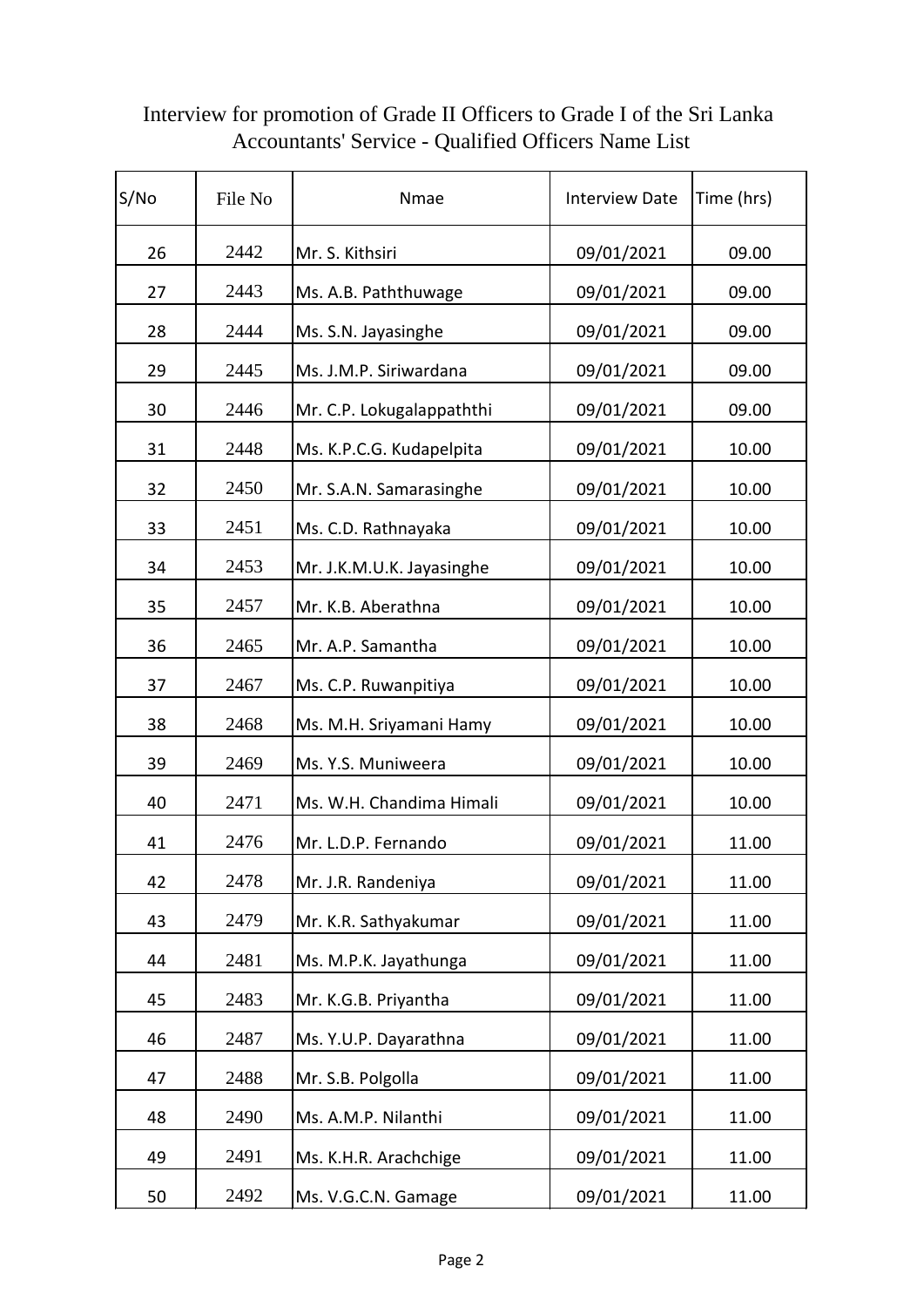| S/No | File No | Nmae                        | <b>Interview Date</b> | Time (hrs) |
|------|---------|-----------------------------|-----------------------|------------|
| 51   | 2498    | Ms. P.R.B. Sumangali        | 09/01/2021            | 12.00      |
| 52   | 2502    | Ms. D.H. Kalansuriya        | 09/01/2021            | 12.00      |
| 53   | 2504    | Mr. K.K. Duminda            | 09/01/2021            | 12.00      |
| 54   | 2506    | Ms. L.G.S. Dushyanthi       | 09/01/2021            | 12.00      |
| 55   | 2513    | Ms. S.M. Jayasinghe         | 09/01/2021            | 12.00      |
| 56   | 2516    | Ms. A.G.S.P. Wijerathna     | 09/01/2021            | 12.00      |
| 57   | 2517    | Mr. S.H. M.C.L. Herath      | 09/01/2021            | 12.00      |
| 58   | 2518    | Ms. M.G.C. Pushpakumari     | 09/01/2021            | 12.00      |
| 59   | 2520    | Mr. S. Sivaranjan           | 09/01/2021            | 12.00      |
| 60   | 2524    | Ms. U.L.C. Perera           | 09/01/2021            | 13.00      |
| 61   | 2525    | Mr. R.A.G.I.D. Karunarathna | 09/01/2021            | 13.00      |
| 62   | 2527    | Mr. C.U. Wijesinghe         | 09/01/2021            | 13.00      |
| 63   | 2529    | Ms. T.C.P. Fernando         | 09/01/2021            | 13.00      |
| 64   | 2530    | Ms. G.V.A. Sajeewani        | 09/01/2021            | 13.00      |
| 65   | 2532    | Mr. S. Ranjithkumar         | 09/01/2021            | 13.00      |
| 66   | 2534    | Mr. K. Sivachandran         | 09/01/2021            | 13.00      |
| 67   | 2536    | Ms. K.Y.W. De Silva         | 09/01/2021            | 13.00      |
| 68   | 2537    | Mr. K. Piratheepan          | 09/01/2021            | 13.00      |
| 69   | 2539    | Ms. H.I. Nilmini            | 09/01/2021            | 13.00      |
| 70   | 2540    | Mr. W.M.P.W.K. Weerakoon    | 09/01/2021            | 13.00      |
| 71   | 2546    | Mr. W.P.D.M.J. Perera       | 09/01/2021            | 13.00      |
| 72   | 2547    | Ms. W.P.I. Udayangani       | 09/01/2021            | 13.00      |
| 73   | 2548    | Mr. P.A. Rohan              | 09/01/2021            | 13.00      |
| 74   | 2552    | Ms. E.W.A.P. Punyasiri      | 09/01/2021            | 13.00      |
| 75   | 2464    | Mr. S.T. Bulathsinhala      | 09/01/2021            | 13.00      |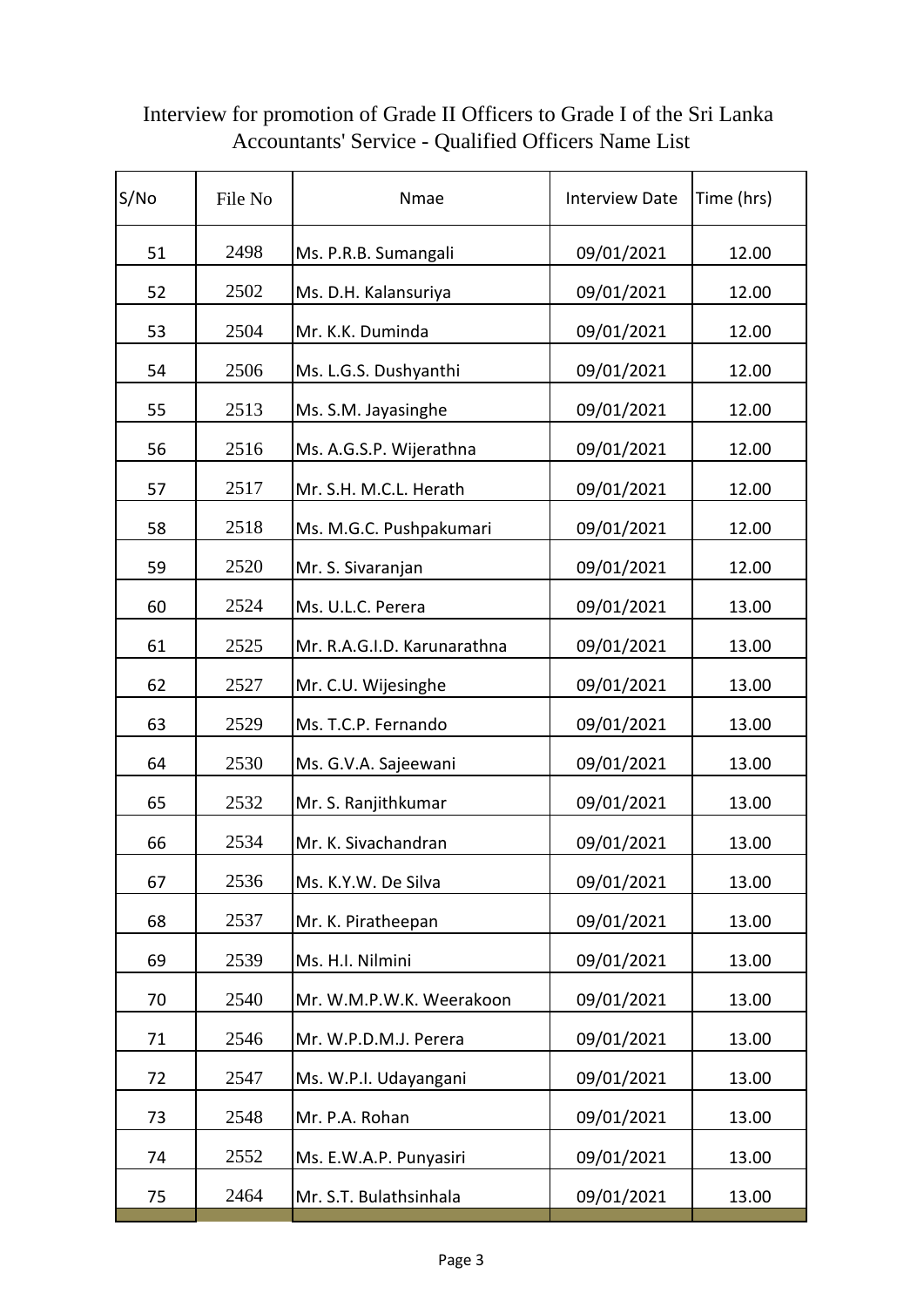| S/No           | File No | Nmae                          | <b>Interview Date</b> | Time (hrs) |
|----------------|---------|-------------------------------|-----------------------|------------|
| $\mathbf 1$    | 2553    | Mr. N.M.S. D.B. Karunathilaka | 10/01/2021            | 08.00      |
| $\overline{2}$ | 2556    | Mr. A.L.M. Najimudeen         | 10/01/2021            | 08.00      |
| 3              | 2557    | Mr. S.R. Elegoda              | 10/01/2021            | 08.00      |
| 4              | 2560    | Mr. M.G.M.P. Gunathilaka      | 10/01/2021            | 08.00      |
| 5              | 2561    | Ms. D.A.H.L. Senewirathna     | 10/01/2021            | 08.00      |
| 6              | 2562    | Mr. H.K.M.A.T. Chaminda       | 10/01/2021            | 08.00      |
| 7              | 2566    | Mr. H.K.N. Chaminda           | 10/01/2021            | 08.00      |
| 8              | 2568    | Ms. G.S.M. Fernando           | 10/01/2021            | 08.00      |
| 9              | 2570    | Ms. U.P. Wijayahewa           | 10/01/2021            | 08.00      |
| 10             | 2571    | Ms. K.S.M. Priyadarshani      | 10/01/2021            | 08.00      |
| 11             | 2575    | Ms. D.M.A.S. Dahampath        | 10/01/2021            | 08.00      |
| 12             | 2581    | Ms. Y.R.R.P. Senevirathna     | 10/01/2021            | 08.00      |
| 13             | 2584    | Mr. R.A.L. Udayakumara        | 10/01/2021            | 08.00      |
| 14             | 2589    | Mr. P.H.R.P. Kumara           | 10/01/2021            | 08.00      |
| 15             | 2591    | Mr. A. Udayarajan             | 10/01/2021            | 08.00      |
| 16             | 2593    | Mr. K.K. Anil Kannangara      | 10/01/2021            | 08.00      |
| 17             | 2594    | Ms. U.L.E.I. Sumathipala      | 10/01/2021            | 08.00      |
| 18             | 2596    | Mr. A. Radakrishnan           | 10/01/2021            | 08.00      |
| 19             | 2597    | Ms. A.M.M.K. Abesinghe        | 10/01/2021            | 08.00      |
| 20             | 2598    | Ms. S.M. Rajapaksha           | 10/01/2021            | 09.00      |
| 21             | 2605    | Ms. A.P.N.M. Patabendige      | 10/01/2021            | 09.00      |
| 22             | 2606    | Ms. E.W.N.K. Punyasiri        | 10/01/2021            | 09.00      |
| 23             | 2607    | Ms. J. Thushyanthan           | 10/01/2021            | 09.00      |
| 24             | 2608    | Mr. N. Jayaganesh             | 10/01/2021            | 09.00      |
| 25             | 2611    | Mr. A.H. Thastheek            | 10/01/2021            | 09.00      |